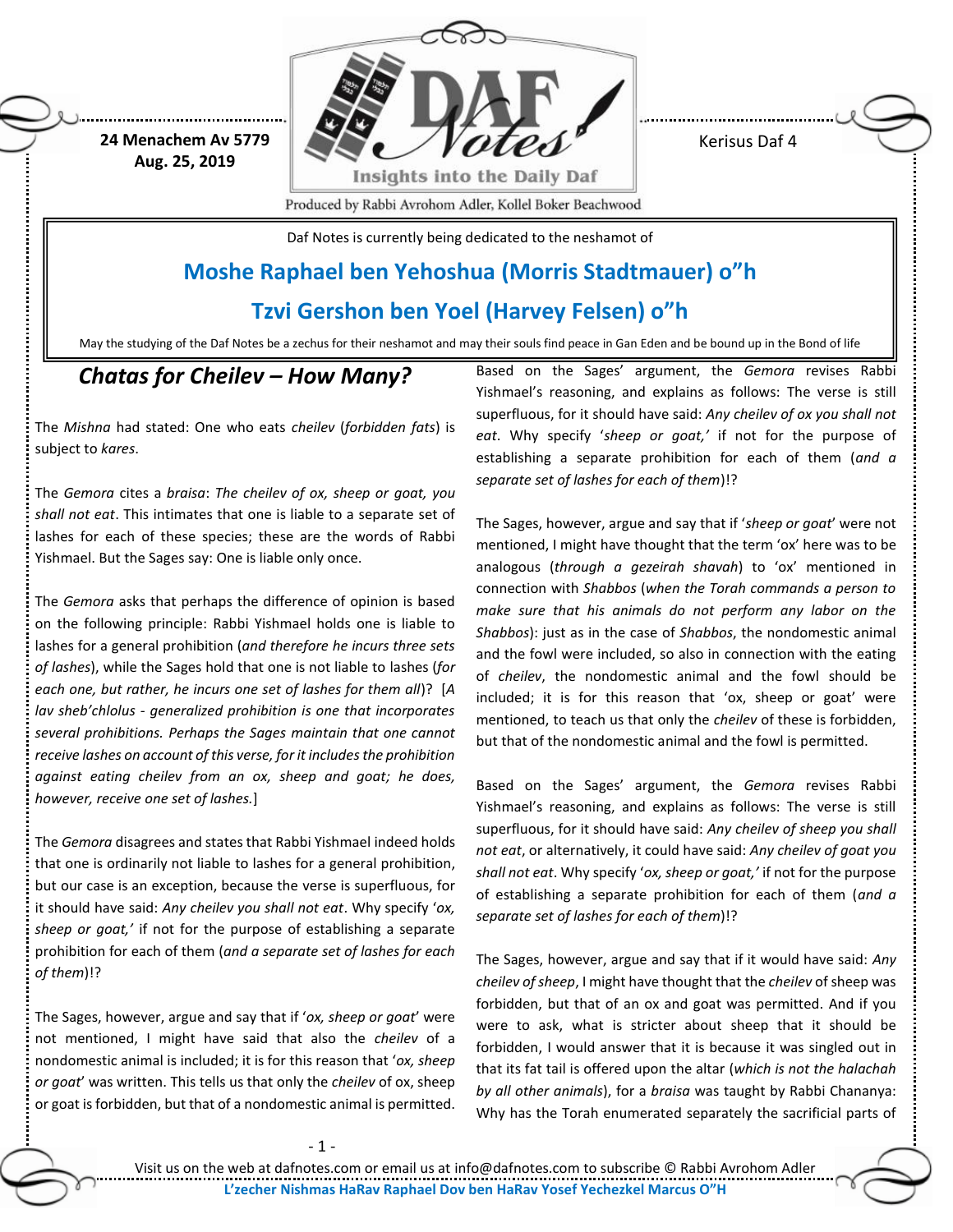

the ox, and the sacrificial parts of the sheep and the sacrificial parts of the goat, as it is written: *But the firstborn of an ox*, etc. [*or the firstborn of a sheep or the firstborn of a goat … and their fat you shall burn* etc.]? It is necessary; for if 'ox' alone was written, I would not have derived 'sheep' and 'goat' from it, for I might ask that 'ox' is different, since it has an increased amount of libations (*for the*  sacrifice of an ox, half a hin of wine is offered up on the altar, *whereas a sheep and goat only have a fourth of a hin*). Had the Torah written only 'sheep,' so that 'ox' and 'goat' should be derived from it, I might ask that 'sheep' is different, since it was singled out in that its fat tail is offered upon the altar. And had the Torah written only 'goat,' so that 'ox' and 'sheep' should be derived from it, I might ask that 'goat' is different, since it was singled out as the offering for idolatry. We therefore cannot derive two from any single one. But why didn't the Torah mention two and we might have derived the third from them? The *Gemora* analyzes: Which one (*should have been omitted*)? Shall we derive 'ox' from 'sheep' and 'goat'? I might ask that 'sheep' and 'goat' are different, since they were both singled out to be offered as a *pesach* sacrifice. If the Torah would not have written 'sheep,' leaving us to derive it from 'ox' and 'goat,' I would ask that 'ox' and 'goat' are different, since they were both singled out as offerings for idolatry (*a goat by an individual, and an ox when the public sins*). If it would not have written 'goat,' leaving us to derive it from 'ox' and 'sheep,' I would ask that 'ox' and 'sheep' are different in that they were both singled out in expanded aspect regarding the altar (*the sheep with its fat tail, and the ox regarding libations*). Therefore they cannot be derived one from each other. [*Accordingly, the same would apply regarding the prohibition of eating cheilev.*]

Based on the Sages' argument, the *Gemora* returns to its original understanding of Rabbi Yishmael that if it were so (*that one would only be liable for one chatas for all three*), the Torah should have written: *Any cheilev you shall not eat*, and no more; and as to your objection that the mention of 'ox', 'sheep' and 'goat' was necessary to teach that the *cheilev* of a nondomestic animal is permitted, surely the verse (*being discussed*) occurs in connection with consecrated animals (*and a nondomestic animal cannot be offered as a sacrifice*), and a law is always illuminated by its context. [*It emerges that the extra words teach us that one is liable for all three, and the context teach us that the prohibition of cheilev does not apply to a nondomestic animal.*]

The *Gemora* asks: This implies that the Sages do not hold that a law is illuminated by its context (*but this is one of the thirteen hermeneutic principles, which cannot be disputed*)?

The *Gemora* answers: No, all agree that a law is illuminated by its context, but here they differ regarding the following: Rabbi Yishmael holds that a mere prohibition is illuminated by its context when it is the subject of a mere prohibition or even if it is being derived from one involving *kares*, while the Sages hold that a mere prohibition is illuminated by its context when it is the subject of a mere prohibition, but it cannot be derived from one involving *kares* (*and since the verse in question refers to the kares penalty for one who ate cheilev, we cannot derive from here that the cheilev prohibition does not apply to nondomestic animals*).

Alternatively, I can say that the reason of the Sages is (*that the enumeration of the various kinds of fat – ox, sheep and goat, was necessary to teach*) the following, as Rav Mari said to Rav Zevid (*regarding the exposition of the verse: all cheilev is for Hashem, which comes to include that the fat tail of the sheep is subject to me'ilah*): If so, why shouldn't the fat tail of unconsecrated animals be also forbidden (*for it should be included in the verse: all cheilev you shall not eat*)? He replied: It is to provide against an argument such as yours that the Torah states: *All cheilev of ox, sheep or goat* [*you shall not eat*] to teach us that only those portions of fat which these three animals have in common are forbidden. This excludes the fat tail (*which is only applicable to the sheep*). Therefore, the enumeration of 'ox,' 'sheep' and 'goat' is for the purpose of permitting for consumption the fat tail of unconsecrated animals. [*It is therefore not available to teach us that one would be liable for lashes for each one of the three.*]

The *Gemora* notes that Rabbi Yishmael, on the other hand, will argue that if it is just for this reason, the Torah could have said: *Any cheilev of ox and sheep* (*you shall not eat*); the word 'goat' was added for the purpose of establishing a separate prohibition for each of them.

Rabbi Chanina said: Rabbi Yishmael, however, agrees that with regard to offerings, only one *chatas* is brought for the several kinds of *cheilev*.

The *Gemora* cites a *braisa*: It is written (*regarding the chatas offering, "and he will do from one of them," and we expound as*